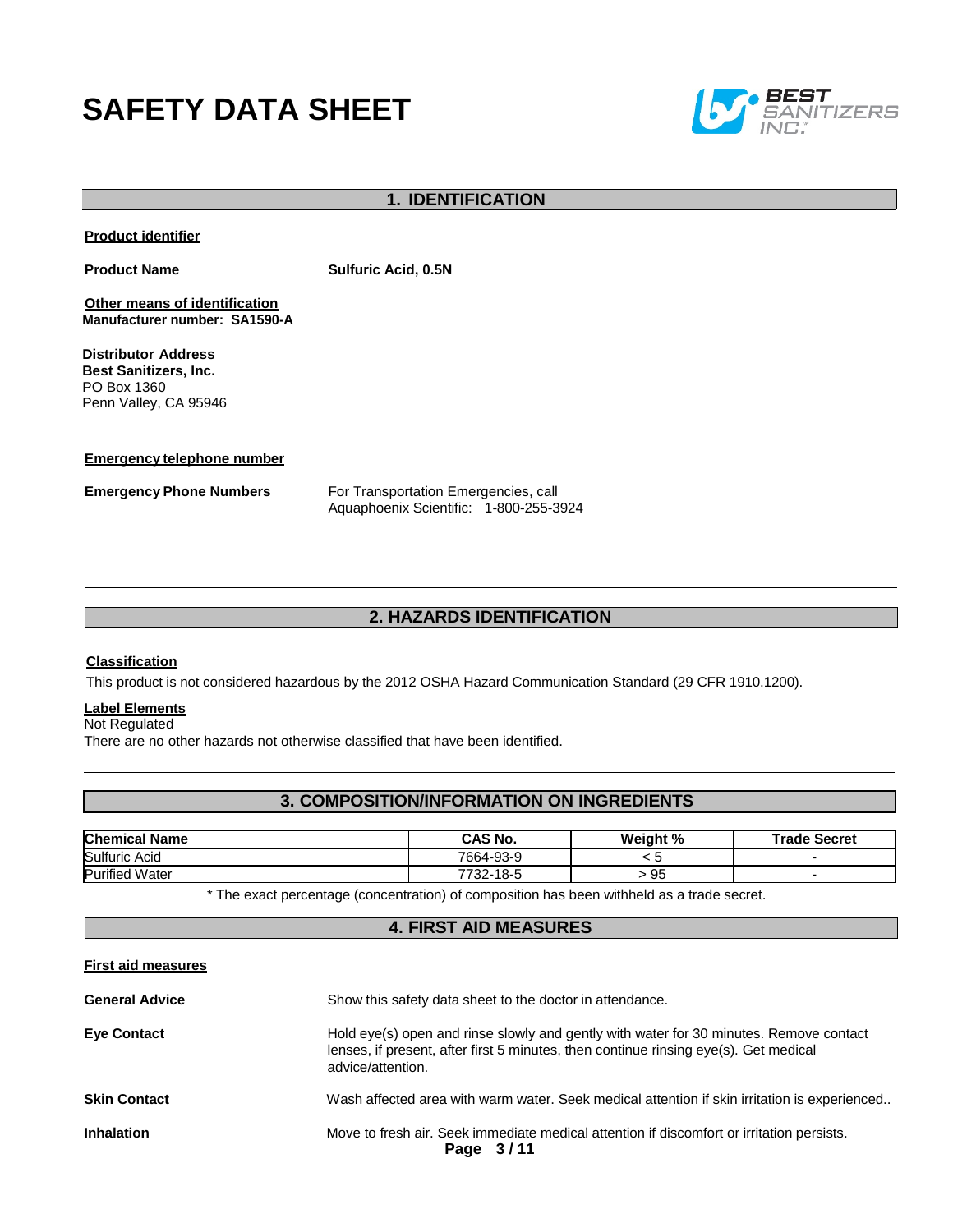#### **Ingestion** Rinse mouth thoroughly. Do NOT induce vomiting. Drink sips of water. Seek immediate medical attention if irritation, discomfort or vomiting persists.

### **Most important symptoms and effects, both acute and delayed**

Nausea in case of ingestion.

Gastric or intestinal disorders when ingested.

#### **Indication of any immediate medical attention and special treatment needed**

No relevant information available.

# **5. FIRE-FIGHTING MEASURES**

#### **Suitable Extinguishing Media**

The product is not flammable. Use fire fighting measures that suit the environment.

#### **Unsuitable Extinguishing Media**

None.

#### **Specific Hazards Arising from the Chemical**

Formation of toxic gases is possible during heating or in case of fire.

#### **Protective equipment and precautions for firefighters**

As in any fire, wear self-contained breathing apparatus pressure-demand, and full protective gear.

# **6. ACCIDENTAL RELEASE MEASURES**

#### **Personal precautions, protective equipment and emergency procedures**

**Personal Precautions** Use personal protection recommended in Section 8. Ensure adequate ventilation. For large spills, use respiratory protective device against the effects of fumes/dust/aerosol.

#### **Environmental Precautions**

**Environmental Precautions** Prevent entry into waterways, sewers, basements or confined areas. See Section 12 for additional ecological information.

#### **Methods and material for containment and cleaning up**

**Methods for Containment** If in a laboratory setting, follow Chemical Hygiene Plan procedures. Always obey local regulations. Place into properly labeled containers for recovery or disposal. If necessary, use trained response staff/contractor. **Methods for Cleaning Up** Use Limestone to neutralize and/or absorb spill. Clean affected areas with warm water.

# **7. HANDLING AND STORAGE**

#### **Conditions for safe storage, including any incompatibilities**

**Storage** This is the Use only receptacles specifically permitted for this substance/product. Unsuitable material for receptacle; aluminum. Store in cool, dry condition in well-sealed receptacles.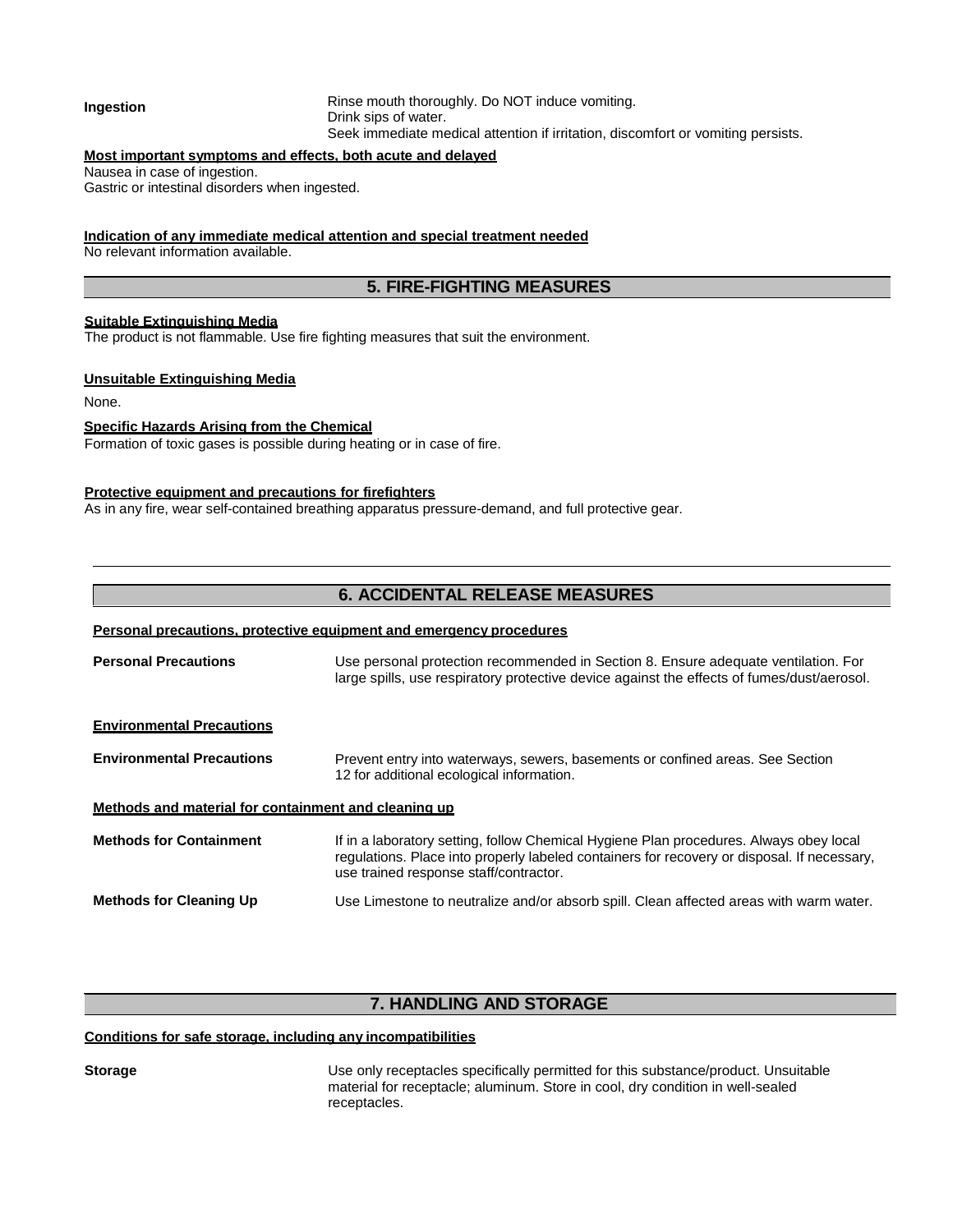# **8. EXPOSURE CONTROLS/PERSONAL PROTECTION**

# **Control parameters**

#### **Exposure Guidelines**

| <b>Chemical Name</b> | <b>ACGIH TLV</b> | <b>OSHA PEL</b> | <b>NIOSH IDLH</b> |
|----------------------|------------------|-----------------|-------------------|
| Sulfuric Acid        | $0.2$ mg/m $3$   | 1mg/m $^3$      |                   |
| 7664-93-9            |                  |                 |                   |

*ACGIH TLV: American Conference of Governmental Industrial Hygienists - Threshold Limit Value. OSHA PEL: Occupational Safety and Health Administration - Permissible Exposure Limits. NIOSH IDLH: Immediately Dangerous to Life or Health.*

#### **Appropriate engineering controls**

| <b>Engineering Measures</b>                                           | Keep away from foodstuffs. Wash hands before breaks and at the end of work. Immediately<br>remove all soiled and contaminated clothing.                                                                                                                                                                                                                                                                                                                                |  |
|-----------------------------------------------------------------------|------------------------------------------------------------------------------------------------------------------------------------------------------------------------------------------------------------------------------------------------------------------------------------------------------------------------------------------------------------------------------------------------------------------------------------------------------------------------|--|
| Individual protection measures, such as personal protective equipment |                                                                                                                                                                                                                                                                                                                                                                                                                                                                        |  |
| <b>Eye/Face Protection</b>                                            | Wear safety glasses with side shields (or goggles).                                                                                                                                                                                                                                                                                                                                                                                                                    |  |
| <b>Skin and Body Protection</b>                                       | Wear impermeable and resistant to the product/substance/preparation protective gloves.<br>Selection of glove material on consideration of the penetration times, rates of diffusion and<br>degradation.                                                                                                                                                                                                                                                                |  |
| <b>Respiratory Protection</b>                                         | Not required under normal conditions of use. Respiratory protection must be provided in<br>accordance with current local regulations.                                                                                                                                                                                                                                                                                                                                  |  |
| <b>Hygiene Measures</b>                                               | The usual precautionary measures are to be adhered to when handling chemicals. Keep<br>away from food, beverages and feed sources. Immediately remove all soiled and<br>contaminated clothing. Wash face, hands and any exposed skin thoroughly after handling.<br>Wash contaminated clothing and shoes before reuse. DO not Eat, Drink or Smoke when<br>using this product. Do not inhale gases/fumes/dust/mist/vapors/aerosols. Avoid contact with<br>eyes and skin. |  |

# **9. PHYSICAL AND CHEMICAL PROPERTIES**

#### **Physical and Chemical Properties**

| <b>Physical State</b><br>Appearance<br><b>Color</b> | Liquid<br>Aqueous solution<br>Clear | Odor<br><b>Odor Threshold</b>       | Sulphurous<br>No information available |
|-----------------------------------------------------|-------------------------------------|-------------------------------------|----------------------------------------|
| <b>Property</b><br>pH                               | <b>Values</b><br>$<$ 1              | <b>Remarks/Method</b><br>None known |                                        |
| <b>Melting/freezing point</b>                       | Below 0°C                           | None known                          |                                        |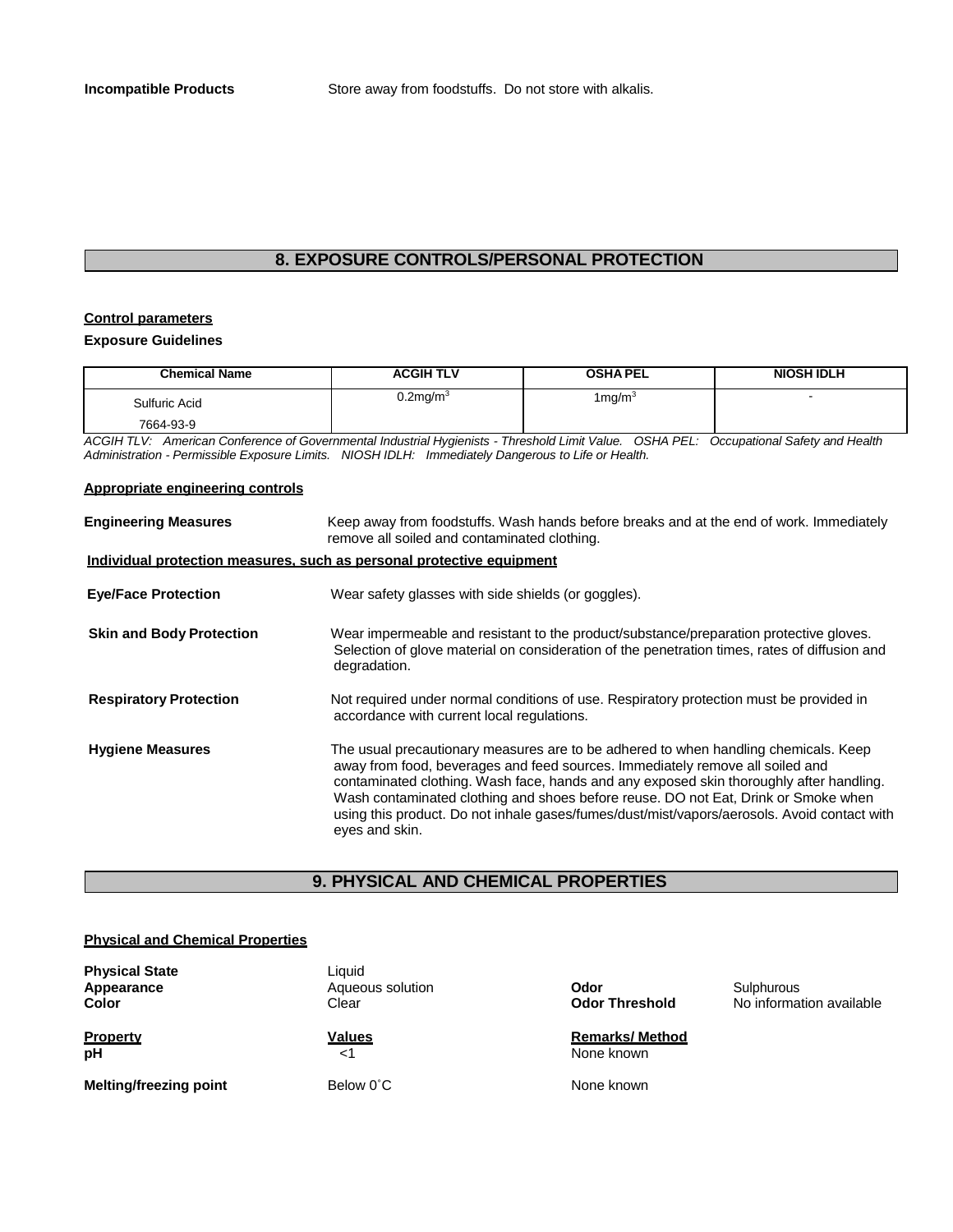**Boiling point / boiling range** No data available **None known**<br> **Flash Point** None known<br>
No data available Mone known **Evaporation rate Reserve State and Reserve Algebra 10 None known**<br> **Flammability (solid, gas)** No data available **None known** None known **Flammability** (solid, gas) **Flammability Limits in Air** Upper flammability limit **No data available** None known **Lower flammability limit** No data available None known<br>
Vapor pressure **None known** 23 hPa (17.3 mm Hg) None known **Vapor pressure** 23 hPa (17.3 mm Hg) None known<br> **Vapor density** None known<br>
None known **Specific Gravity Approximately 1** Approximately 1 None known<br> **Water Solubility Approximately 1** Coluble in water. **Water Solubility Common Soluble in water.<br>
<b>Solubility in other solvents** No data available **Solubility in other solvents** No data available **None known**<br> **Partition coefficient:** No data available None known **Partition coefficient: Autoignition temperature No data available None known**<br> **Decomposition temperature** No data available **None known**<br>
None known **Decomposition temperature** No data available None known<br> **Kinematic viscosity** No data available None known **Kinematic viscosity**<br> **Contains the Cone of the Cone of the View Available** Mone known<br>
None known<br>
None known **Dynamic viscosity** 

**Francisco Monex Available**<br>**Flash Point Available None known**<br>None known

**Vapor density None known**<br> **Approximately 1** Approximately 1

# **10. STABILITY AND REACTIVITY**

#### **Reactivity**

No relevant information available.

#### **Chemical stability**

No decomposition if used and stored according to specifications

#### **Possibility of Hazardous Reactions**

Toxic fumes may be released if heated above the decomposition point. Reacts with certain metals. Reacts with Alkalis.

#### **Conditions to avoid**

Store away from oxidizing agents.

#### **Incompatible materials**

Alkalis.

#### **Hazardous Decomposition Products**

Oxides of Sulfur

### **11. TOXICOLOGICAL INFORMATION**

#### **Component Information**

Bases on available data, the classification criteria are not met.

#### **Information on toxicological effects**

IARC: None of the ingredients are listed. NTP: 7664-93-9 Sulfuric acid K OSHA-Ca: None of the ingredients are listed Probable routes of exposure: Ingestion, Inhalation, Eye Contact, Skin Contact.

# **12. Ecological Data**

#### **Ecotoxicity**

No relevant data available

#### **Persistence and Degradability**

Not applicable for text method.

#### **Bioaccumulation**

Not Bioaccumulative.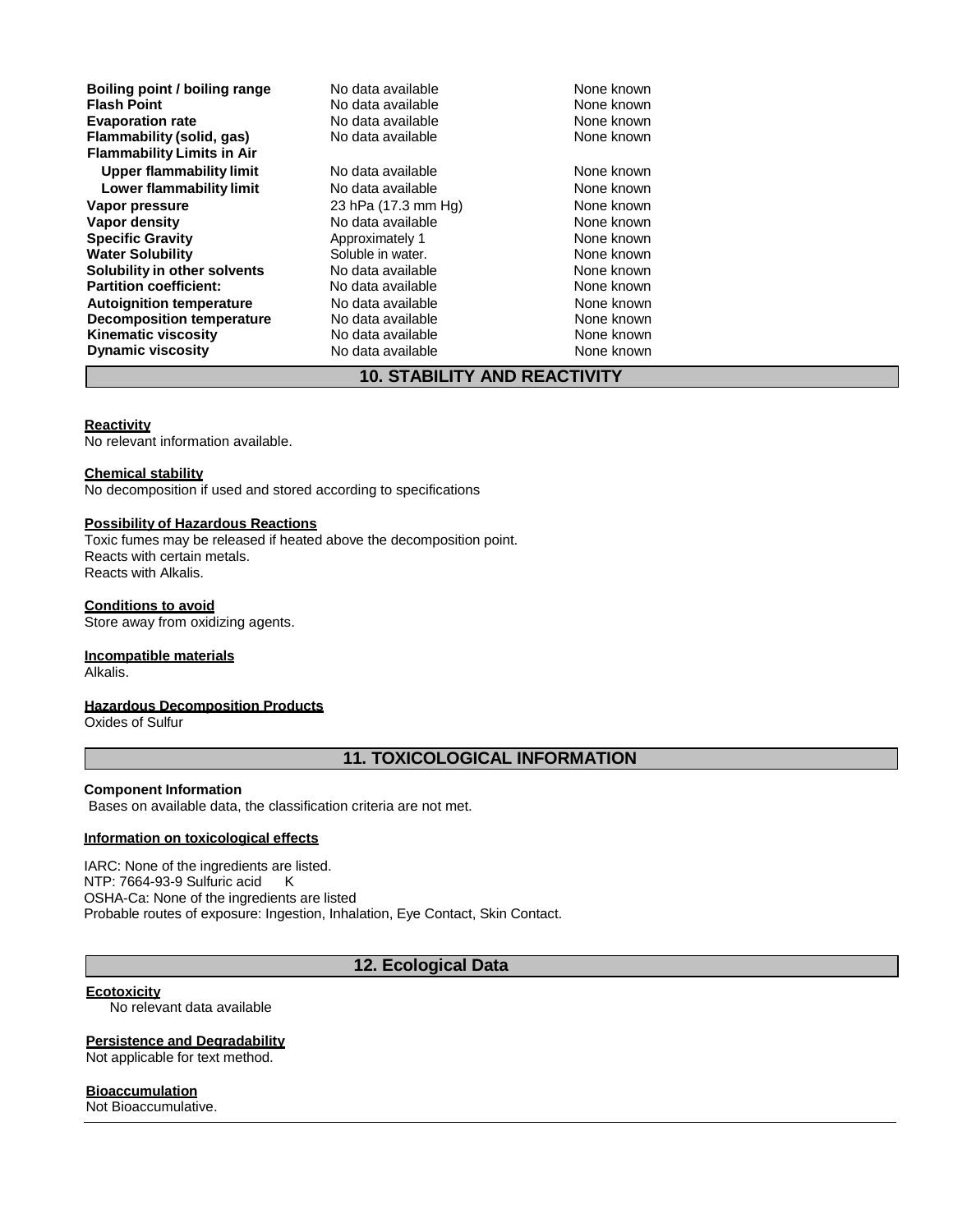#### **Mobility in soil**

Aqueous solution has high mobility in soil.

#### **Other adverse effects**

No relevant data available

# **13. DISPOSAL CONSIDERATIONS**

#### **Disposal methods**

Disposal should be in accordance with applicable regional, national and local laws and regulations. Do not dispose together with household garbage. Do not allow product to reach sewage system or open water.

# **14. TRANSPORT INFORMATION**

**DOT**

Not Regulated

# **15. REGULATORY INFORMATION**

#### **Chemical Inventories**

**TSCA** Complies

**DSL/NDSL** Complies

**TSCA** - United States Toxic Substances Control Act Section 8(b) Inventory **DSL/NDSL** - Canadian Domestic Substances List/Non-Domestic Substances List